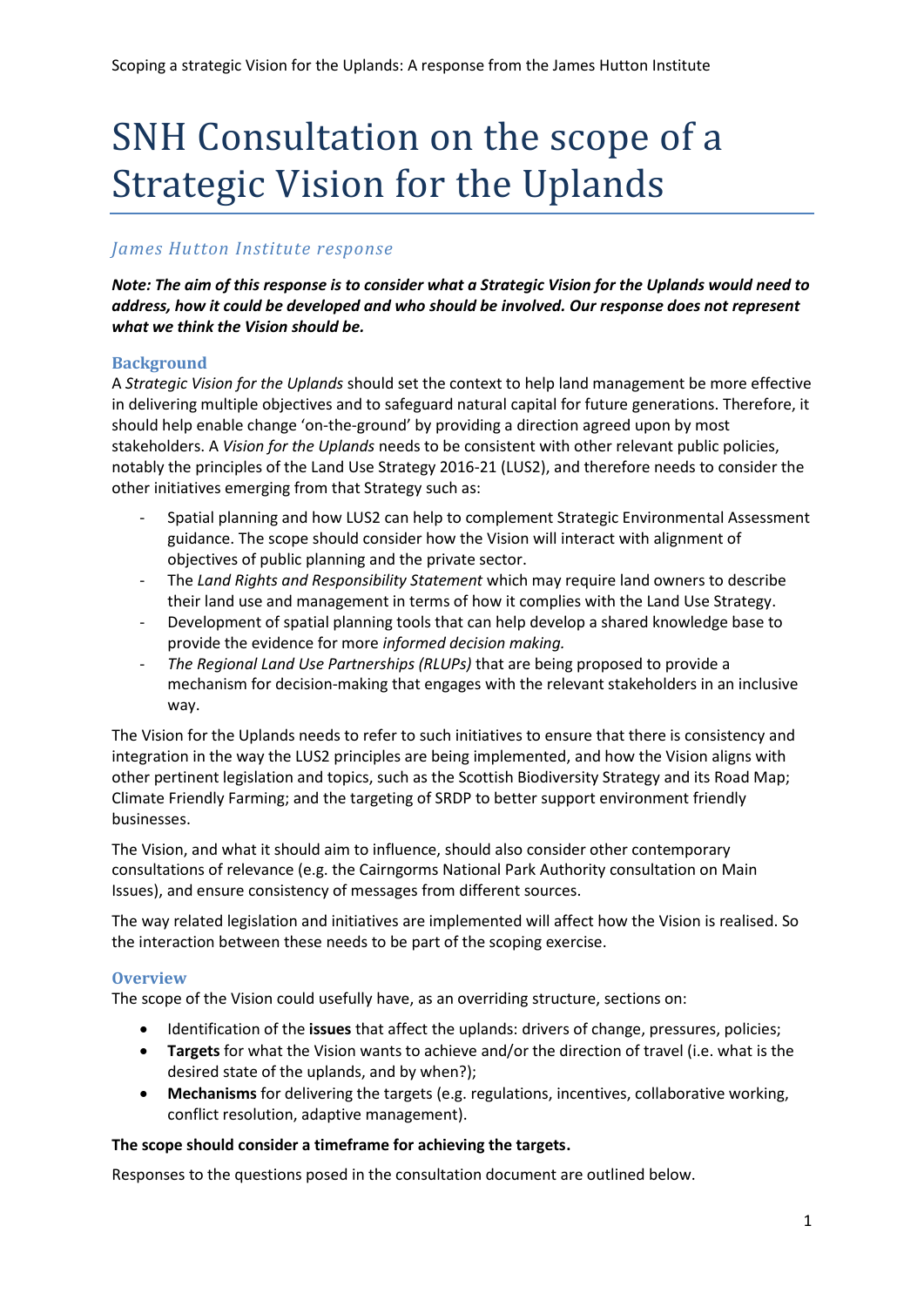## **Where are the uplands?**

#### **1. What broad characteristics should we use to define the uplands?**

- There is no clear definition of the uplands that is wholly satisfactory. Basing a definition on altitude or latitude is too rigid and simplistic. Moorland is often conflated with uplands, and upland-type habitats can also be found in lowland and coastal situations (e.g. the flow country; Western Isles), but areas of Machair may be considered differently.

The scope should review different ways of defining uplands. When considering the definition, reflections on the output should include what it would omit, and what is not appropriate to include?

Defining uplands on the basis of political classifications (e.g. LFAs) are undesirable because these can change, whereas biophysical properties underpin the function and natural capital provided by the uplands, which are less likely to change. The following are some pointers for consideration as inputs to definitions:

- The uplands are predominantly land cover that is semi-natural vegetation without arable or urban aspects.

- The uplands are the areas which are not prime land, enclosed/improved grassland and urban areas. However, such a definition would need to be adjusted to account for the different characters of coastal areas adjacent to lowland and upland, and other areas which are difficult to categorise.

- The uplands are predominantly those areas outside enclosed land, with certain (low) land capability for agriculture.

- The uplands are defined by a combination of climatic factors which then constrain the types of vegetation and land uses, and thus are also sensitive to climate change.

- The mapping of landscape character can be used to categorise areas as being upland in character. Using this approach to defining boundaries of the uplands is limited by questions of consistency of mapping across Scotland. However, the approach does reflect a broader interpretation of what is in the uplands based on biophysical, land use, cultural and experiential factors.

- A definition could be informed by surveying the opinions of different groups of stakeholders to capture the variety of definitions and analyse these for common understanding.

**Overall, the scope for the Vision should explore whether a geographical area based on land cover, vegetation type, habitat or terrain is sufficiently inclusive. A fixed definition may be too rigid and not allow for potential land use change, and the role of the definition to support wider public understanding of the uplands should be taken into account.**

## **What benefits do the uplands provide to Scotland?**

The scoping needs to identify: i) what benefits are provided and where they are delivered; ii) the main issues relating to safeguarding the provision of natural assets for future generations; iii) the threats or constraints on improved provision; iv) the beneficiaries - direct (e.g. communities of place such as residents, employees, users of upland areas), and indirect (e.g. international and national communities in relation to carbon management, valued habitats and landscapes); and: v) the targets to be set, or the preferred 'direction of travel' (e.g. towards viable populations of raptors), and the identify potential mechanisms for delivery.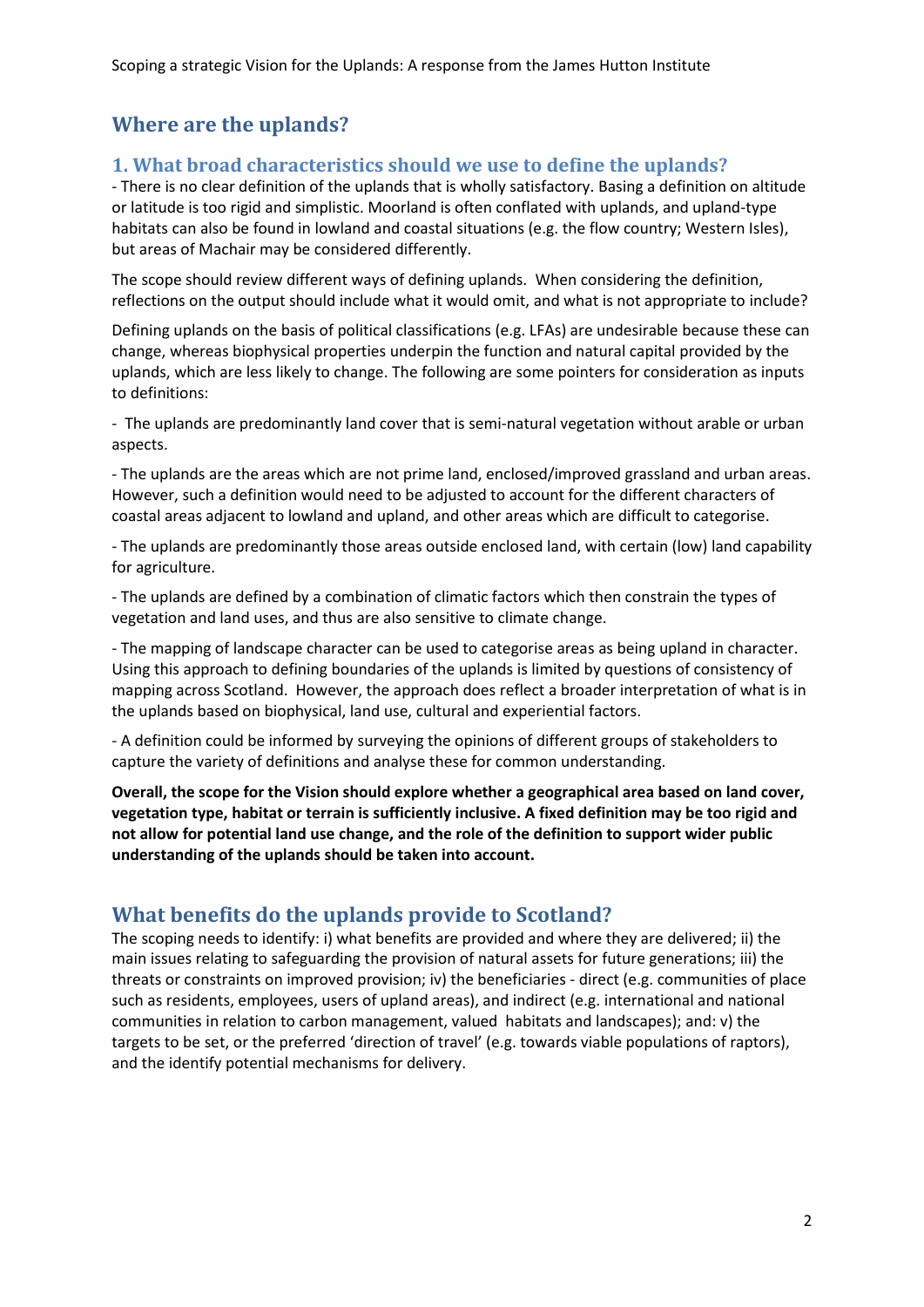## **2. What are the key social, economic and environmental benefits that the uplands provide for Scotland?**

The scope should consider what the uplands provide now, from: i) a sectoral perspective, ii) an Ecosystem service perspective). Overall questions are:

i) What sectors benefit from the services uplands provide, and how? How do 'the uplands' fit in the supply chains of different business sectors?

These questions are to focus on understanding the links between the uplands and society in general:

- Agriculture: e.g. the agricultural structure of hill sheep provides lowland farmers with stock, provides jobs, traditions and cultural characteristics of local communities, and the landscapes to which it contributes;
- Forestry: e.g. forest products, recreation and landscapes;
- Tourism and recreation: e.g. iconic species and landscapes;
- Communities: e.g. specific characteristics and needs of communities living in the uplands;
- Energy: e.g. windfarms, hydroelectricity, biofuel and, potentially, photovoltaic;
- Nature conservation: e.g. iconic or rare species; an area for engaging stakeholders with biodiversity.

ii) What ecosystem services do the uplands provide to communities of place (i.e. people who live there), and communities of interest (i.e. wider Scottish UK and international community)?

This question is to focus on understanding the uplands through the lens of ecosystem services:

- Provisioning services: biodiversity, meat (wild and domestic), energy (wind, hydro, biomass, peat, coal), etc.;
- Regulating: flood management, water quality, carbon sequestration, etc.;
- Cultural: landscape character, sense of place, jobs, tradition, experiencing biodiversity, etc.;
- Supporting: Soil formation, nutrient cycling, primary production (although predominantly linked to regulating/carbon sequestration), etc.

Both i) and ii) above are underpinned by biodiversity. So, the Vision should identify the services and benefits provided by different habitats and species in the uplands. Furthermore, it should identify how the threats to these benefits (and the habitat and species they depend on) can be reduced.

#### **3. How can upland land use help to prevent or reduce the impacts of climate change?**

The Vision should identify how to help land use change decision-making and so Scotland's contribution to countering the impacts of climate change (CC). The scope should address how CC can be mitigated by: a) reducing emissions by, for example, not ploughing up grasslands, providing biomass energy, and peatland restoration; and b) increasing sequestration of carbon by, for example, trees in the 'right place' (not on peat) and the restoration of peatlands.

The scope should consider how the uplands can contribute to CC adaptation. For example, by adapting to the increased probability of extreme rainfall events by maintaining and enhancing vegetation that slows water drainage.

The scope should also consider what tools are available to help with managing emissions. For example, the latest emission factors could be used to guide and define likely condition for peatland to be able to sequester carbon.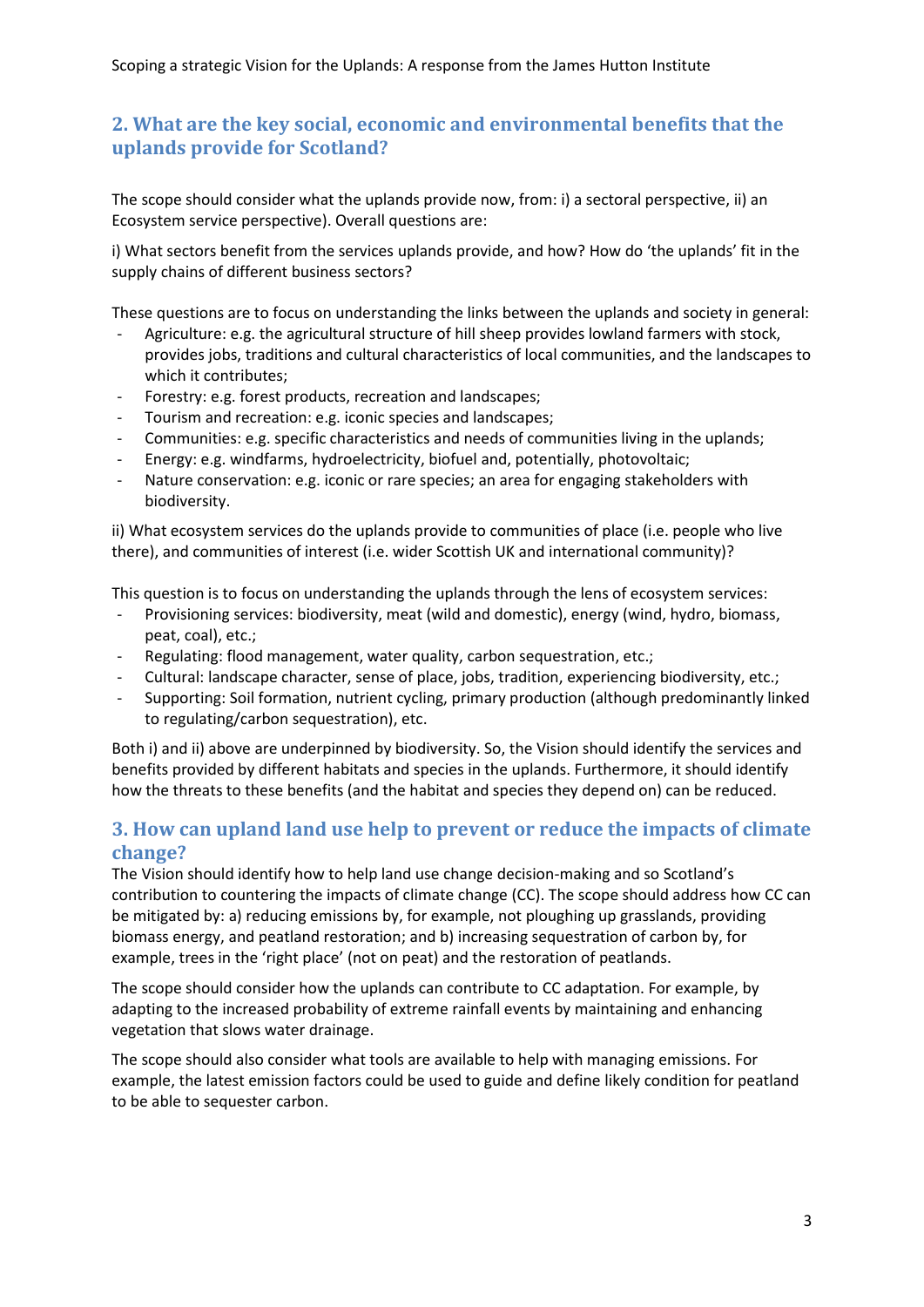# **What should an upland Vision include?**

#### **4. A strategic Vision could inform decisions about the balance between different land uses in different parts of the uplands. What are the key choices that an upland Vision should address, and why?**

The scope for the Vision should consider the uplands at a landscape scale, and how the Vision can be structured around the 12 Malawi principles of the Convention on Biological Diversity's Ecosystem Approach.

The Vision should recognise that there may be trade-offs between some benefits provided by the uplands in a transition from the current situation to what is envisioned. For example, what would uplands managed for CC mitigation/adaptation and/or natural processes look like? Who or what would be the losers? How could this Vision create new livelihood opportunities?

Choices that may need consideration in the scope include trade-offs between:

- CC initiatives, such as woodland expansion and renewable energy and consequences for housing/infrastructure; landscape character and land management for grouse shooting;
- Increasing connectivity of woodlands and consequences for other habitat connectivity;
- Maintenance of prime areas of moorland and associated biodiversity in face of other land use change, such as woodland expansion;
- Managing land for natural processes (e.g. rewilding) and consequences for private sector land management objectives and derived public benefit;
- Achieving goals for habitat condition in relation to viable livestock stocking rates and wild herbivores.

As well as trade-offs, the scope of the Vision should consider identifying win-win situations, e.g. riparian woodland planting , contributing to water quality, flood risk, carbon and connectivity.

The scope should consider connectivity within the landscape, and the roles of the uplands in relation to connectivity of different types of species or habitat, and at different scales. Increasing connectivity of one habitat may lead to reductions in connectivity of other habitats. Habitat fragmentation can lead to lower diversity than larger contiguous areas. Thus, fragmentation could threaten ecosystem function resilience because there are fewer species, which risk being increasingly disconnected.

## **5. Are there any other topics or issues that should be included in an upland Vision, and if so why?**

The scope should consider how to maintain and enhance livelihoods and well-being, both in the uplands and for those downstream or outside the uplands, as many processes and impacts are closely interrelated. For example, local ecosystem services (ES) that support local communities and jobs should be scoped, plus regional/catchment level ES and those ES that have potential for creating jobs and improving livelihoods (e.g. ecotourism, wildlife safaris, etc.).

The scope should consider:

- how upland natural capital could be *managed to reduce the costs* to local communities and wider society (e.g. reduced costs of water treatment - a major benefit of peatland restoration), reducing flood risk, (i.e. CC mitigation and adaptation), and increased public health benefits from contact with nature;
- How upland natural capital could be managed *to generate alternative income and livelihoods*, for example eco-tourism, carbon trading (and the infrastructure such as housing, broadband health services etc.);
- The range of legitimate management objectives of current private and environmental NGO managers, interests in emerging agendas (e.g. *rewilding*, which advocates management for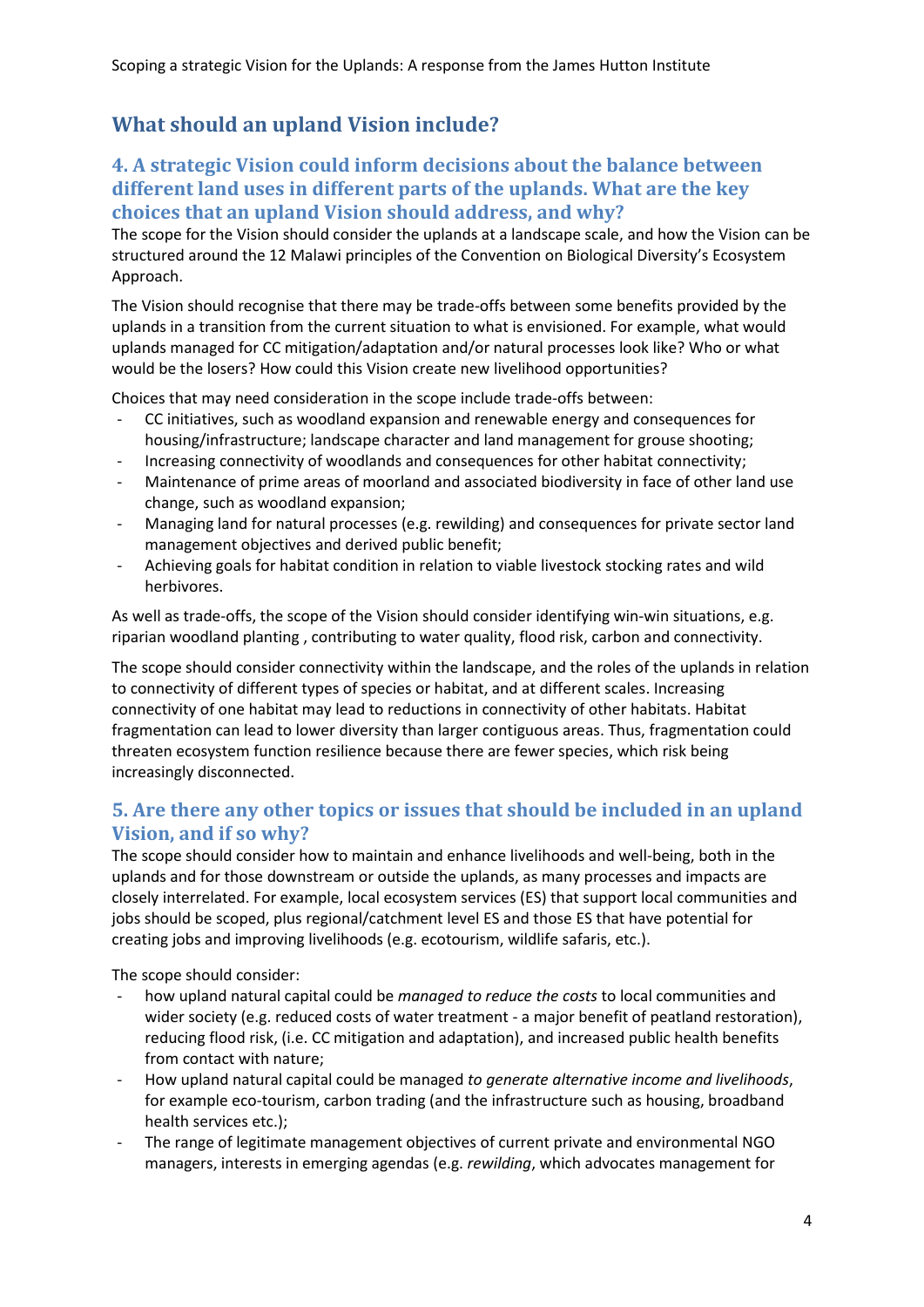natural processes and how this can be reconciled with management for production or recreation to ensure livelihoods are maintained).

*Delivery Mechanisms*. The scope of the Vision should identify how to address the issues above (i.e. delivery mechanisms), such as improved targeting of SRDP payments, payments for ecosystem services, funding cooperation at a landscape scale.

*Success.* The scope should consider the question: 'how we will know when the Vision is being achieved?'.

Achieving the Vision will depend upon evidence of: a) the benefits derived from the uplands; and b) the mechanisms or actions established are working. It will require an adaptive management approach where actions are monitored to provide evidence of whether and how they are working, creating a cycle of iterative learning.

*Resources.* The scope of the Vision should consider the resources required. This includes whether existing resources (e.g. through incentives such as agri-environment schemes) are influenced or targeted by tools and planning, or that resources are accessed by land owners and stakeholders through when Land Rights and Responsibility statements are compliant.

The Vision should consider the potential utilisation of the future SRDP. Thus, the scope should include an assessment of the strengths and weaknesses of current governance arrangements, and how they could be revised to achieve better partnership working. There is an opportunity to consider how any successor to CAP Pillar 2 can support the Vision, such as cooperation at a catchment scale.

*Sustainability*. The Scope should encompass sustainability (i.e. it is a Vision for the future generations, not encouraging irreversible actions) and consider the uplands in terms of Natural Capital. The Vision could include statements on aspirations for the state of natural capital and how it can be safeguarded and sustainably used.

*Decision-making*. The Vision should scope out a section on decision-making and how it is done (e.g. centrally, regionally, locally, by an individual). Questions for consideration are whether current governance can support functional RLUPs? What is the most relevant scale for decision-making?

#### 6. Are there any topics or issues that should be excluded from an upland Vision, and if so why?

At the outset, the approach to developing the Vision should not be exclude considering all issues, so as not to risk it being undermined by a gap in its remit.

# **How should the Vision be developed?**

## **7. Which stakeholders do you think it would be particularly important to involve, and how?**

A central theme in the LUS is partnership working. For the *Vision for the Uplands* to be useful, and therefore for it to help steer upland land management, its development should be inclusive. An underpinning requirement is that key organisations and individuals should share its aspirations, and that this contributes towards the strength and authority of the Vision.

The scope should consider using existing multi-stakeholder bodies but ensure that they are inclusive and represent the breadth of public and private interests. Sectors that should be represented on a steering panel include crofting, farming and forestry, local business groups, community groups, district fisheries boards, outdoor user groups, renewable energy sector and Deer Management Groups.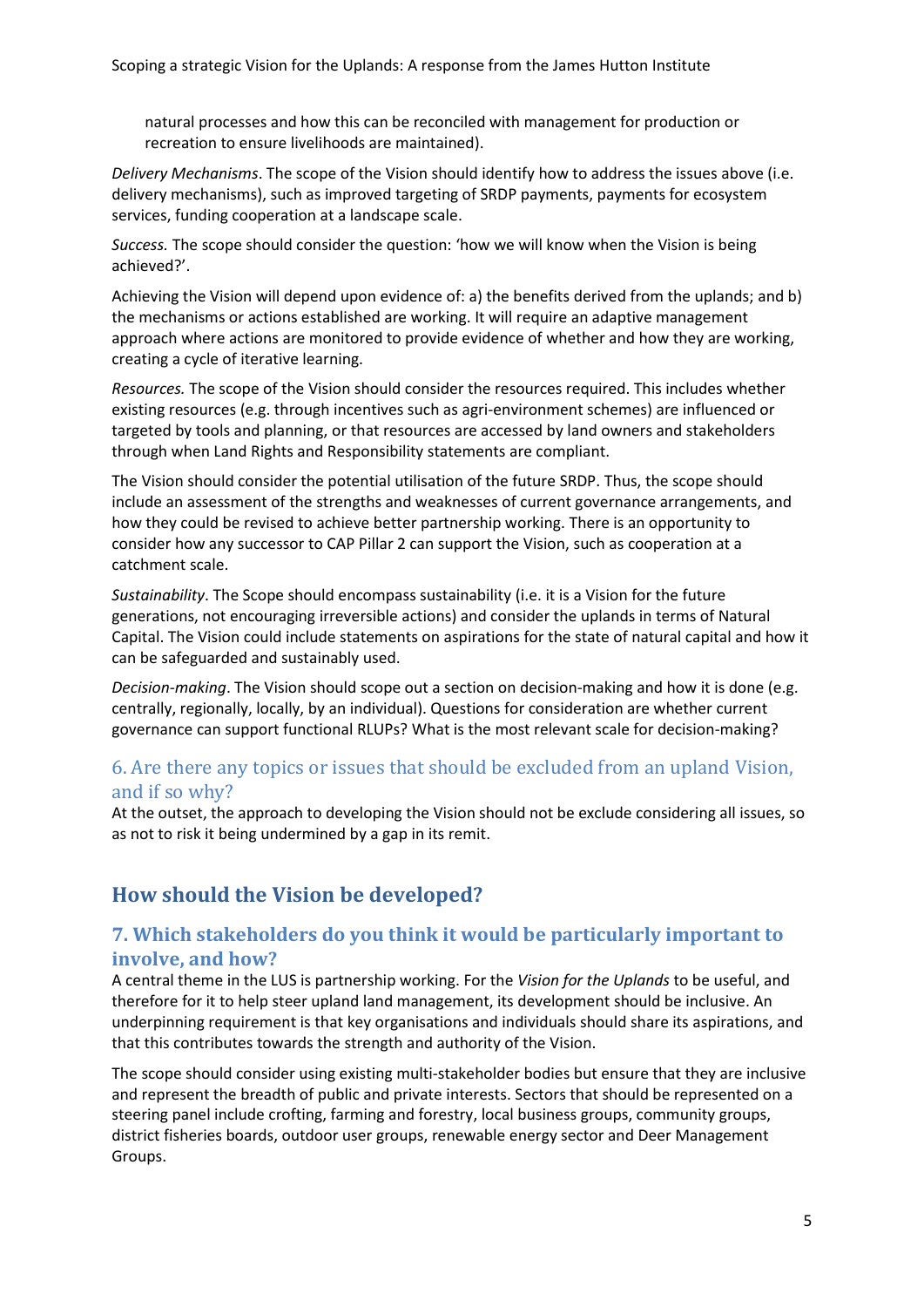## **Would particular approaches be needed, for example, to reach particular groups?**

#### **8. What are your views on the process that might be needed to bring together the key interests and develop a shared Vision?**

The process will require an appropriate level of funding and widespread buy-in across the stakeholder communities to support a successful development of a shared Vision.

The scope should link to the ideas emerging for the Regional Land Use Partnerships which will be important for informing decision-making in relation to the Vision.

The scope should consider different models of stakeholder engagement, tailored to local contexts. For example, the National Parks already have structures and lines of communication. Other areas such north-west Scotland may require structures to be initiated, possibly supported by the local authorities or LEADER groups as locally relevant suitable alternatives.

#### **9. Who would be best placed to lead this process?**

Three options for consideration:

1. The Moorland Forum. The scoping could be carried out by a team under the supervision of a steering group derived from the Moorland Forum with broad membership.

 2. CAMERAS partners. CAMERAS as an overarching grouping, drawing on private, public sectors and civic society interests, delivering on one of its objectives of 'provide a more coordinated response to relevant wider UK and global issues e.g. climate change, food security'. Or, Scottish Natural Heritage, as the statutory body in collaboration with other CAMERAS partners and the private and public sectors and civic society.

3. An independent organisation (e.g. a research organisation such as the James Hutton Institute), with a steering group made up of stakeholders with a broad representation of private and public interests as well as environmental, social and economic perspectives.

In each case, care is required to ensure that there is no over-representation of any one interest.

## **10. What form should a Vision for the uplands take (visual or descriptive, maps, diagrams or text)?**

It should be simple, providing a clear Vision, including communication of the significance of the uplands for public benefit. It should convey the direction of travel for implementing and maintaining the Vision, and provide a context for the development of an Action Plan. The positive and negative drivers affecting these benefits should be clearly identified (e.g. climate change, N deposition, other pollution, population pressure, increasing demands for ES).

Its presentation should use tools which are appropriate to its intended purpose. It should consider the opportunities of multi-media and online tools contemporary for use over the decade starting from its publication (e.g. 2020). It should utilise an infographic style of imagery and approaches to communication. It should reflect on the advantages and disadvantages of translating a definition into an associated boundary on a map. However, it should exploit suitable means of visualisation which are easily understood (e.g. maps, 3d models, dynamic imagery), appropriate for a Vision rather than a Plan, and provide links for the user to understand the diversity of the character of uplands across Scotland.